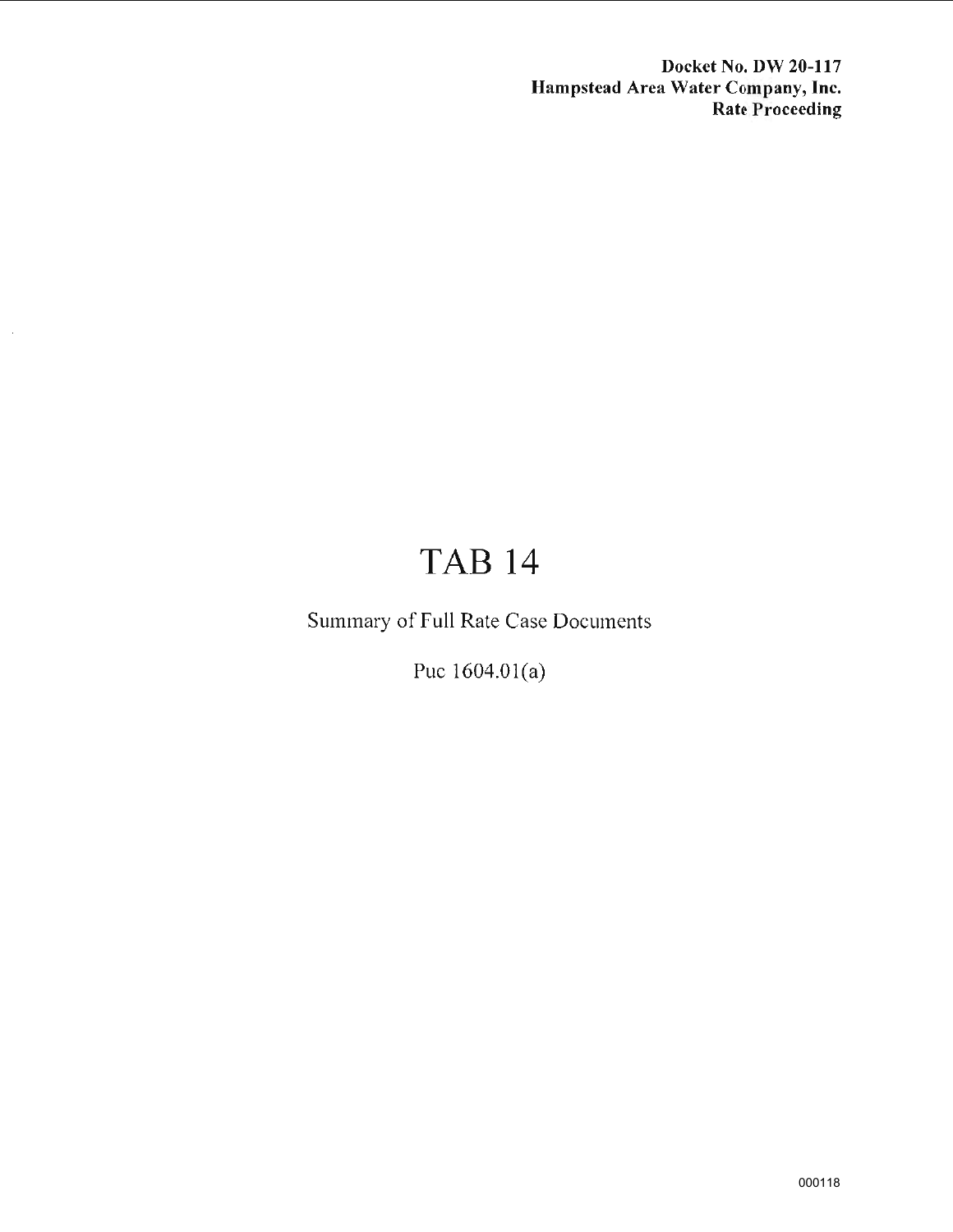## **Summary (Index) of Full Rate Case Schedules per Puc 1604.01(a)**

| Tab# | <b>Description</b>                                                        | <b>Citation</b>      |                        |
|------|---------------------------------------------------------------------------|----------------------|------------------------|
| 14   | <b>Internal Financial Reports</b>                                         | Puc $1604.01(a)(1)$  |                        |
| 15   | <b>Annual Report of Stockholders</b>                                      | Puc $1604.01(a)(2)$  |                        |
| 16   | <b>Federal Income Tax Reconciliation</b>                                  | Puc $1604.01(a)(3)$  |                        |
| 17   | <b>Detailed Tax Factor Computation</b>                                    | Puc $1604.01(a)(4)$  |                        |
| 18   | <b>Detailed Charitable Contribution</b>                                   | Puc $1604.01(a)(5)$  | Data Does Not<br>Exist |
| 19   | <b>List of Advertising</b>                                                | Puc $1604.01(a)(6)$  | Data Does Not<br>Exist |
| 20   | Most Recent Cost of Service Study                                         | Puc $1604.01(a)(7)$  |                        |
| 21   | <b>Most Recent Construction Budget</b>                                    | Puc $1604.01(a)(8)$  |                        |
| 22   | Chart of Accounts if Different than NHPUC                                 | Puc $1604.01(a)(9)$  | Data Does Not<br>Exist |
| 23   | Securities and Exchange Commission 10K and<br>10Q                         | Puc $1604.01(a)(10)$ | Data Does Not<br>Exist |
| 24   | Membership Fees, Dues and Lobbying<br><b>Expenses</b>                     | Puc $1604.01(a)(11)$ |                        |
| 25   | <b>Depreciation Study</b>                                                 | Puc $1604.01(a)(12)$ | Data Does Not<br>Exist |
| 26   | Management and Financial Audits                                           | Puc $1604.01(a)(13)$ | Data Does Not<br>Exist |
| 27   | <b>Officer and Director Compensation</b>                                  | Puc $1604.01(a)(14)$ |                        |
| 28   | <b>Officer and Executive Incentive Plans</b>                              | Puc $1604.01(a)(15)$ | Data Does Not<br>Exist |
| 29   | List of Amount of Voting Stock                                            | Puc $1604.01(a)(16)$ |                        |
| 30   | Payments for Contractual Services in Excess of<br>\$50,000.00             | Puc $1604.01(a)(17)$ |                        |
| 31   | Amount of Assets and Costs Allocated to Non-<br><b>Utility Operations</b> | Puc $1604.01(a)(18)$ | Data Does Not<br>Exist |
| 32   | <b>Balance Sheets and Income Statements for</b><br>Previous Two Years     | Puc $1604.01(a)(19)$ |                        |
| 33   | Quarterly Income Statements for Previous Two<br>Years                     | Puc $1604.01(a)(20)$ |                        |
|      |                                                                           |                      |                        |